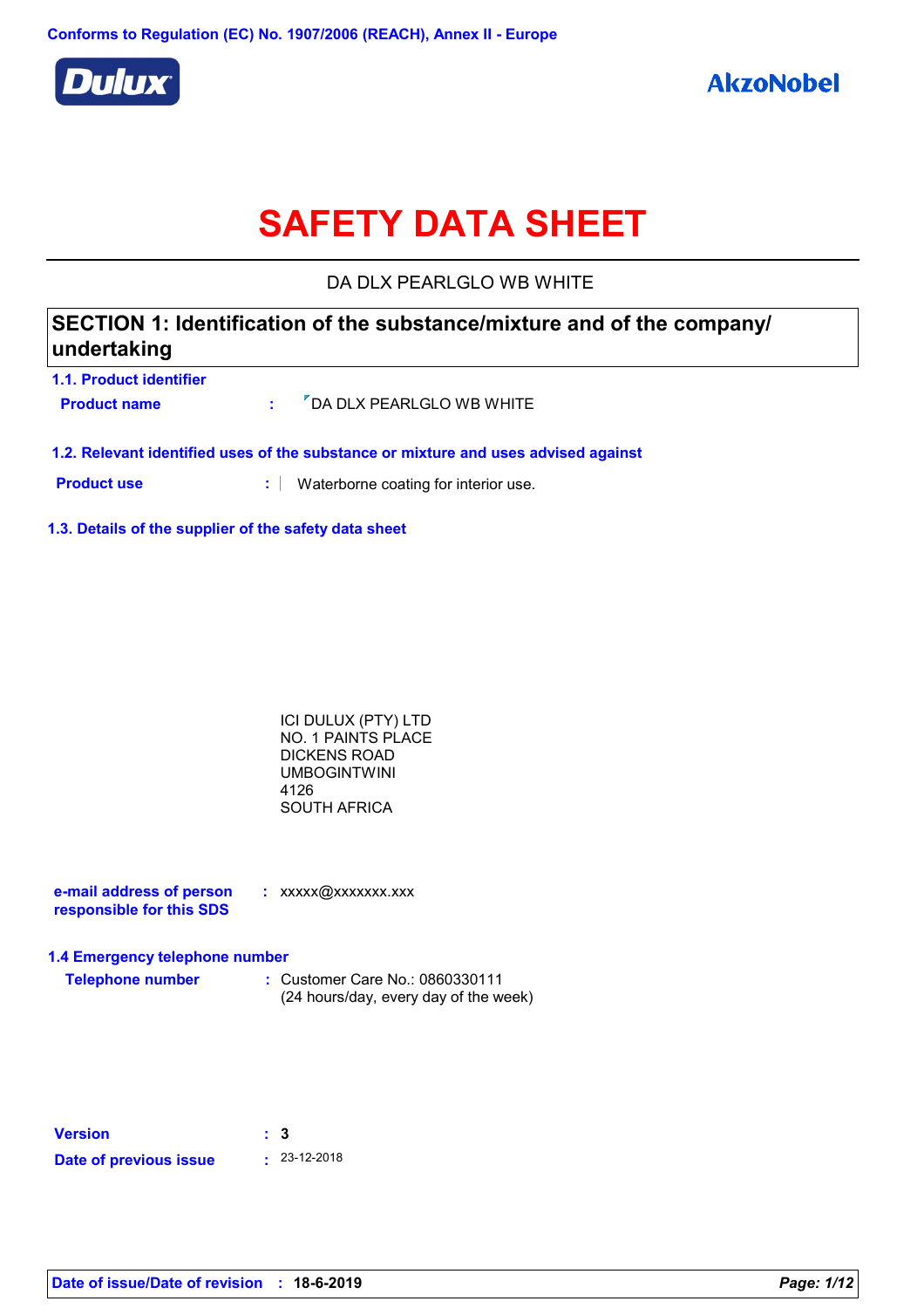### **SECTION 2: Hazards identification**

| 2.1 Classification of the substance or mixture                                                                                                                  |                                                                                                                            |
|-----------------------------------------------------------------------------------------------------------------------------------------------------------------|----------------------------------------------------------------------------------------------------------------------------|
| <b>Product definition</b>                                                                                                                                       | : Mixture                                                                                                                  |
|                                                                                                                                                                 | Classification according to Regulation (EC) No. 1272/2008 [CLP/GHS]                                                        |
| Not classified.                                                                                                                                                 |                                                                                                                            |
|                                                                                                                                                                 | The product is not classified as hazardous according to Regulation (EC) $1272/2008$ as amended.                            |
| <b>Ingredients of unknown</b><br>toxicity                                                                                                                       | $: 0\%$                                                                                                                    |
| <b>Ingredients of unknown</b><br>ecotoxicity                                                                                                                    | $: 0\%$                                                                                                                    |
|                                                                                                                                                                 | See Section 11 for more detailed information on health effects and symptoms.                                               |
| <b>2.2 Label elements</b>                                                                                                                                       |                                                                                                                            |
| <b>Signal word</b>                                                                                                                                              | : No signal word.                                                                                                          |
| <b>Hazard statements</b>                                                                                                                                        | : No known significant effects or critical hazards.                                                                        |
| <b>Precautionary statements</b>                                                                                                                                 |                                                                                                                            |
| <b>General</b>                                                                                                                                                  | : P102 - Keep out of reach of children.<br>P101 - If medical advice is needed, have product container or label at hand.    |
| <b>Prevention</b>                                                                                                                                               | : P262 - Do not get in eyes, on skin, or on clothing.                                                                      |
| <b>Response</b>                                                                                                                                                 | P312 - Call a POISON CENTER or doctor/physician if you feel unwell.                                                        |
| <b>Storage</b>                                                                                                                                                  | : Not applicable.                                                                                                          |
| <b>Disposal</b>                                                                                                                                                 | P501 - Dispose of contents and container in accordance with all local, regional,<br>national or international regulations. |
| <b>Supplemental label</b><br>elements                                                                                                                           | : Contains 1,2-benzisothiazol-3(2H)-one. May produce an allergic reaction.                                                 |
| <b>Annex XVII - Restrictions</b><br>on the manufacture,<br>placing on the market and<br>use of certain dangerous<br>substances, mixtures and<br><b>articles</b> | : Not applicable.                                                                                                          |
| <b>Special packaging requirements</b>                                                                                                                           |                                                                                                                            |
| <b>Containers to be fitted</b><br>with child-resistant<br>fastenings                                                                                            | : Not applicable.                                                                                                          |
| <b>Tactile warning of danger</b>                                                                                                                                | : Not applicable.                                                                                                          |
| 2.3 Other hazards                                                                                                                                               |                                                                                                                            |
| <b>Voluntary label element</b><br>(CEPE)                                                                                                                        | : Contains methylisothiazolinone                                                                                           |
| <b>Other hazards which do</b>                                                                                                                                   | : None known.                                                                                                              |

### **not result in classification**

## **SECTION 3: Composition/information on ingredients**

| <b>3.2 Mixtures</b>                        | : Mixture                                                  |               |                                                                                                                            |             |
|--------------------------------------------|------------------------------------------------------------|---------------|----------------------------------------------------------------------------------------------------------------------------|-------------|
| <b>Product/ingredient name</b>             | <b>Identifiers</b>                                         | $\frac{9}{6}$ | <b>Regulation (EC) No.</b><br>1272/2008 [CLP]                                                                              | <b>Type</b> |
| $ \mathcal{J}_2$ -benzisothiazol-3(2H)-one | EC: 220-120-9<br>CAS: 2634-33-5<br>lIndex:<br>613-088-00-6 | < 0.05        | Acute Tox. 4, H302<br>Skin Irrit. 2, H315<br>Eye Dam. 1, H318<br><b>Skin Sens. 1, H317</b><br>Aquatic Acute 1, H400 (M=10) | $[1]$       |
| Date of issue/Date of revision : 18-6-2019 |                                                            |               |                                                                                                                            | Page: 2/12  |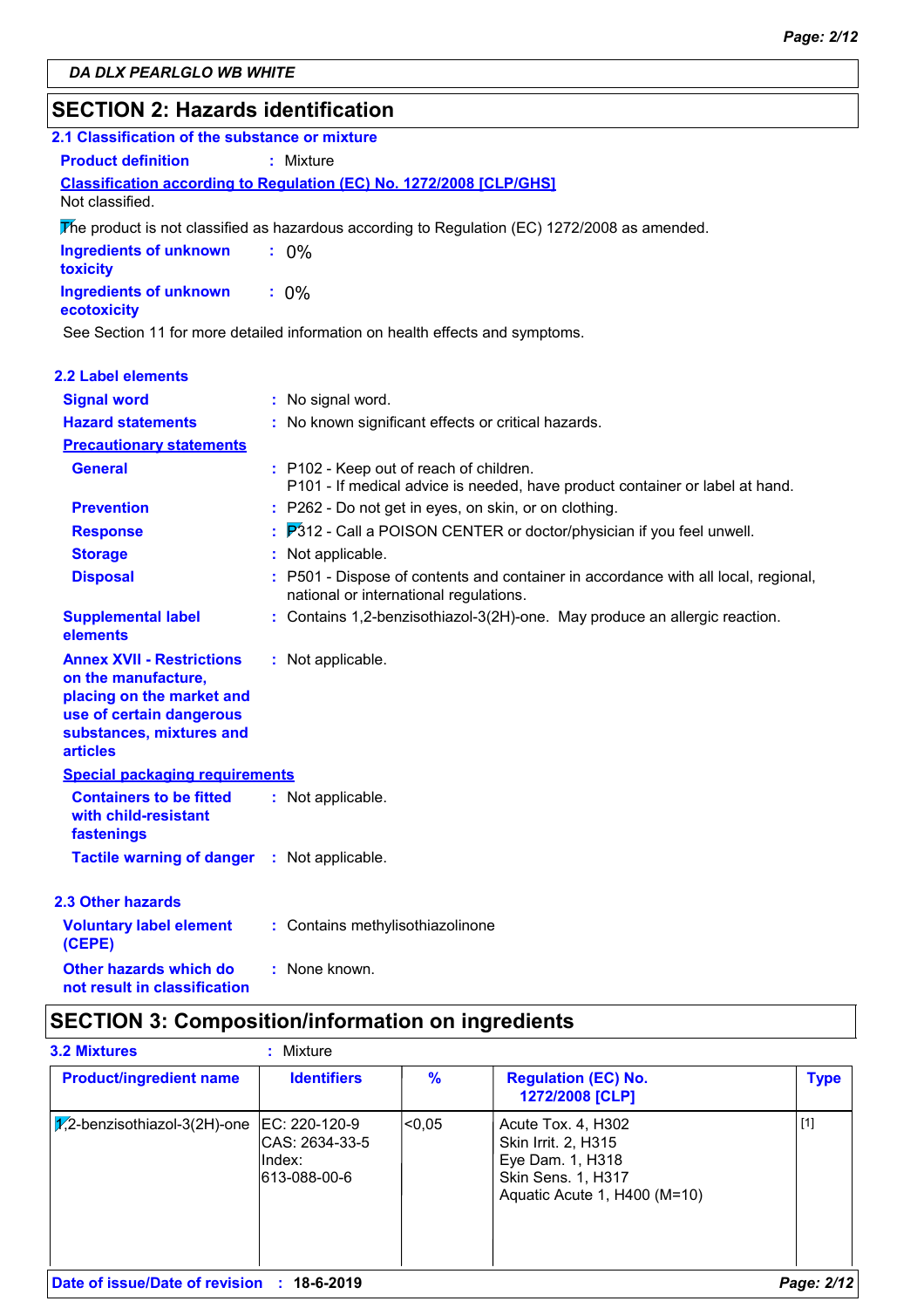### **SECTION 3: Composition/information on ingredients**

|  | See Section 16 for<br>the full text of the H<br>statements declared<br>' above. |  |
|--|---------------------------------------------------------------------------------|--|
|--|---------------------------------------------------------------------------------|--|

There are no additional ingredients present which, within the current knowledge of the supplier and in the concentrations applicable, are classified as hazardous to health or the environment, are PBTs, vPvBs or Substances of equivalent concern, or have been assigned a workplace exposure limit and hence require reporting in this section.

Type

 $\mathbb{I}$  Substance classified with a health or environmental hazard

[2] Substance with a workplace exposure limit

[3] Substance meets the criteria for PBT according to Regulation (EC) No. 1907/2006, Annex XIII

[4] Substance meets the criteria for vPvB according to Regulation (EC) No. 1907/2006, Annex XIII

[5] Substance of equivalent concern

[6] Additional disclosure due to company policy

Occupational exposure limits, if available, are listed in Section 8.

### **SECTION 4: First aid measures**

| <b>4.1 Description of first aid measures</b> |                                                                                                                                                                                                             |  |  |  |
|----------------------------------------------|-------------------------------------------------------------------------------------------------------------------------------------------------------------------------------------------------------------|--|--|--|
| <b>General</b>                               | : In all cases of doubt, or when symptoms persist, seek medical attention. Never give<br>anything by mouth to an unconscious person. If unconscious, place in recovery<br>position and seek medical advice. |  |  |  |
| <b>Eye contact</b>                           | : Remove contact lenses, irrigate copiously with clean, fresh water, holding the<br>eyelids apart for at least 10 minutes and seek immediate medical advice.                                                |  |  |  |
| <b>Inhalation</b>                            | : Remove to fresh air. Keep person warm and at rest. If not breathing, if breathing is<br>irregular or if respiratory arrest occurs, provide artificial respiration or oxygen by<br>trained personnel.      |  |  |  |
| <b>Skin contact</b>                          | : Remove contaminated clothing and shoes. Wash skin thoroughly with soap and<br>water or use recognised skin cleanser. Do NOT use solvents or thinners.                                                     |  |  |  |
| <b>Ingestion</b>                             | : If swallowed, seek medical advice immediately and show the container or label.<br>Keep person warm and at rest. Do NOT induce vomiting.                                                                   |  |  |  |
| <b>Protection of first-aiders</b>            | : No action shall be taken involving any personal risk or without suitable training.                                                                                                                        |  |  |  |

### **4.2 Most important symptoms and effects, both acute and delayed**

There are no data available on the mixture itself. The product is not classified as hazardous according to Regulation (EC) 1272/2008 as amended.

Repeated or prolonged contact with the mixture may cause removal of natural fat from the skin, resulting in nonallergic contact dermatitis and absorption through the skin.

If splashed in the eyes, the liquid may cause irritation and reversible damage.

This takes into account, where known, delayed and immediate effects and also chronic effects of components from short-term and long-term exposure by oral, inhalation and dermal routes of exposure and eye contact.

Contains 1,2-benzisothiazol-3(2H)-one. May produce an allergic reaction.

#### **4.3 Indication of any immediate medical attention and special treatment needed**

| <b>Notes to physician</b> |                                           | Treat symptomatically. Contact poison treatment specialist immediately if large |
|---------------------------|-------------------------------------------|---------------------------------------------------------------------------------|
|                           | quantities have been ingested or inhaled. |                                                                                 |

**Specific treatments :** No specific treatment.

See toxicological information (Section 11)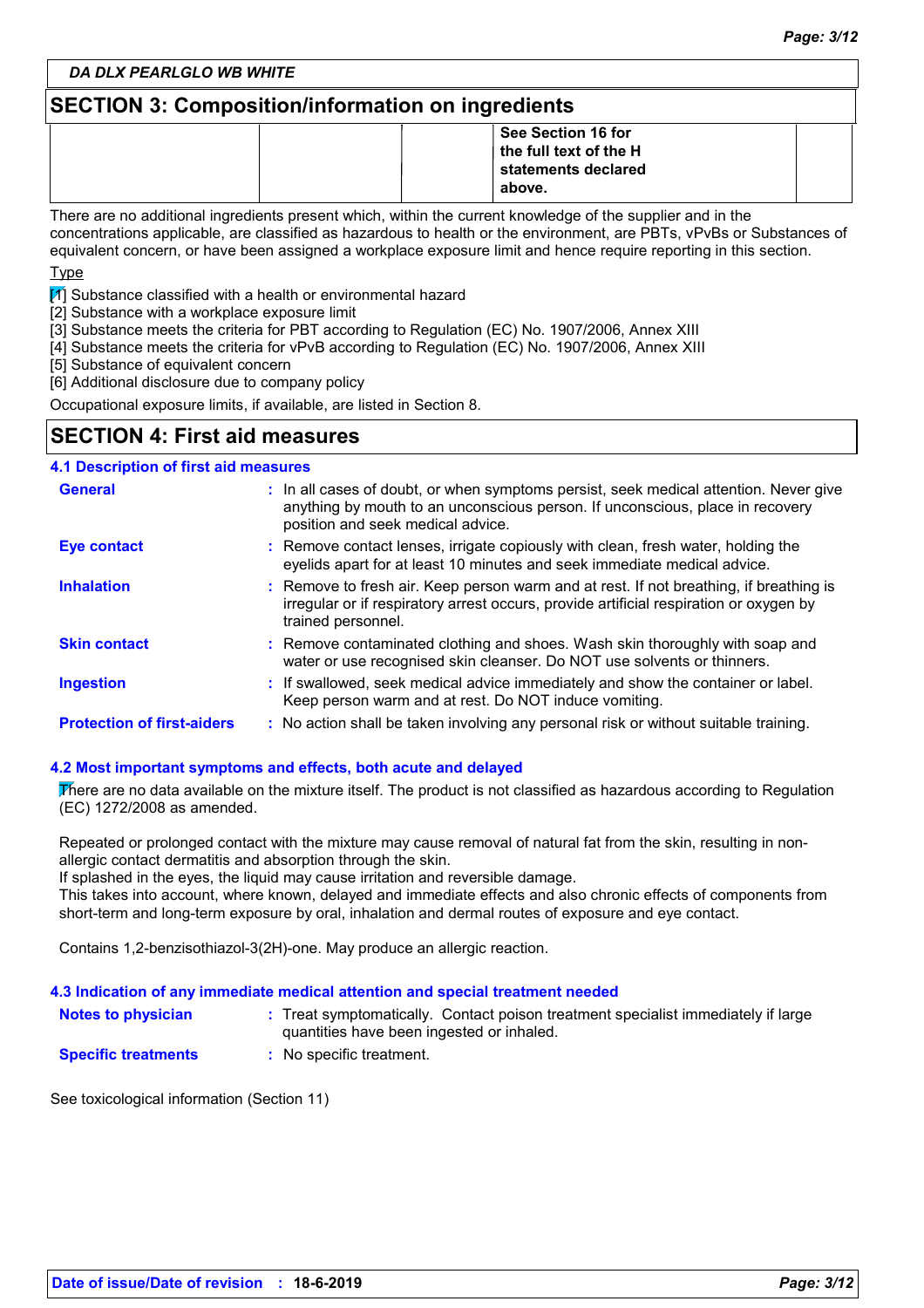### **SECTION 5: Firefighting measures**

| 5.1 Extinguishing media                                  |                                                                                                                              |
|----------------------------------------------------------|------------------------------------------------------------------------------------------------------------------------------|
| <b>Suitable extinguishing</b><br>media                   | : Recommended: alcohol-resistant foam, $CO2$ , powders, water spray.                                                         |
| <b>Unsuitable extinguishing</b><br>media                 | : Do not use water jet.                                                                                                      |
|                                                          | 5.2 Special hazards arising from the substance or mixture                                                                    |
| <b>Hazards from the</b><br>substance or mixture          | : Fire will produce dense black smoke. Exposure to decomposition products may<br>cause a health hazard.                      |
| <b>Hazardous combustion</b><br>products                  | : Decomposition products may include the following materials: carbon monoxide,<br>carbon dioxide, smoke, oxides of nitrogen. |
| <b>5.3 Advice for firefighters</b>                       |                                                                                                                              |
| <b>Special protective actions</b><br>for fire-fighters   | : Cool closed containers exposed to fire with water. Do not release runoff from fire to<br>drains or watercourses.           |
| <b>Special protective</b><br>equipment for fire-fighters | : Appropriate breathing apparatus may be required.                                                                           |

### **SECTION 6: Accidental release measures**

|                                                                | 6.1 Personal precautions, protective equipment and emergency procedures                                                                                                                                                                                                            |
|----------------------------------------------------------------|------------------------------------------------------------------------------------------------------------------------------------------------------------------------------------------------------------------------------------------------------------------------------------|
| For non-emergency<br>personnel                                 | : Avoid breathing vapour or mist. Refer to protective measures listed in sections 7<br>and $8.$                                                                                                                                                                                    |
|                                                                | For emergency responders : If specialised clothing is required to deal with the spillage, take note of any<br>information in Section 8 on suitable and unsuitable materials. See also the<br>information in "For non-emergency personnel".                                         |
| <b>6.2 Environmental</b><br>precautions                        | : Do not allow to enter drains or watercourses. If the product contaminates lakes,<br>rivers, or sewers, inform the appropriate authorities in accordance with local<br>regulations.                                                                                               |
| 6.3 Methods and material<br>for containment and<br>cleaning up | : Contain and collect spillage with non-combustible, absorbent material e.g. sand,<br>earth, vermiculite or diatomaceous earth and place in container for disposal<br>according to local regulations (see Section 13). Preferably clean with a detergent.<br>Avoid using solvents. |
| 6.4 Reference to other<br><b>sections</b>                      | : See Section 1 for emergency contact information.<br>See Section 8 for information on appropriate personal protective equipment.<br>See Section 13 for additional waste treatment information.                                                                                    |

### **SECTION 7: Handling and storage**

The information in this section contains generic advice and guidance. The list of Identified Uses in Section 1 should be consulted for any available use-specific information provided in the Exposure Scenario(s).

| <b>7.1 Precautions for safe</b> | : Avoid contact with skin and eyes. Avoid inhalation of vapour, spray or mist.    |
|---------------------------------|-----------------------------------------------------------------------------------|
| handling                        | Eating, drinking and smoking should be prohibited in areas where this material is |
|                                 | handled, stored and processed.                                                    |
|                                 | Put on appropriate personal protective equipment (see Section 8).                 |
|                                 | Never use pressure to empty. Container is not a pressure vessel.                  |
|                                 | Always keep in containers made from the same material as the original one.        |
|                                 | Comply with the health and safety at work laws.                                   |
|                                 | Do not allow to enter drains or watercourses.                                     |

#### **7.2 Conditions for safe storage, including any incompatibilities**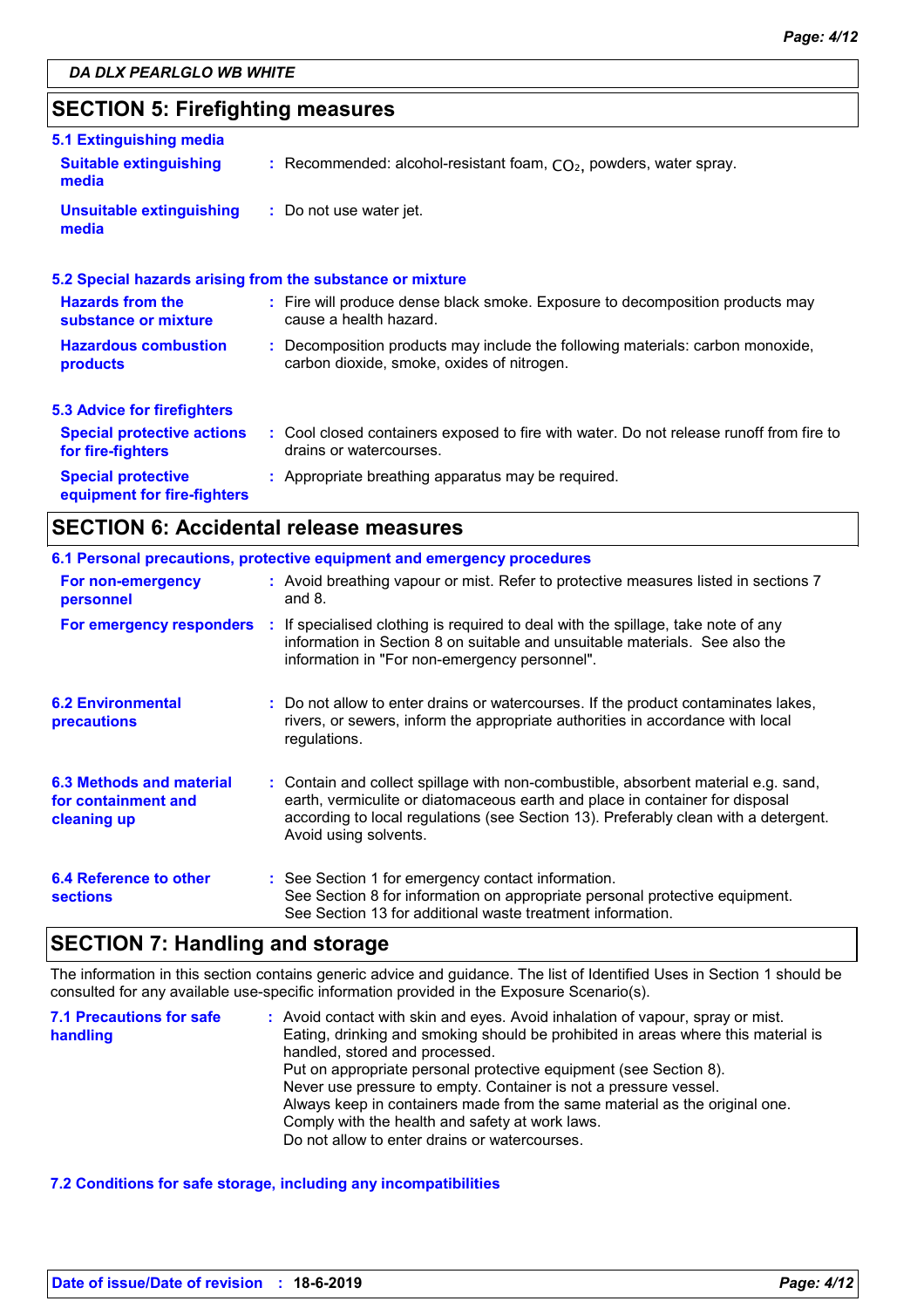### **SECTION 7: Handling and storage**

Store in accordance with local regulations.

#### **Notes on joint storage**

Keep away from: oxidising agents, strong alkalis, strong acids.

#### **Additional information on storage conditions**

Observe label precautions. Store in a dry, cool and well-ventilated area. Keep away from heat and direct sunlight. Keep container tightly closed.

No smoking. Prevent unauthorised access. Containers that have been opened must be carefully resealed and kept upright to prevent leakage.

### **7.3 Specific end use(s) Recommendations :**

: Not available.

**Industrial sector specific : solutions**

### **SECTION 8: Exposure controls/personal protection**

: Not available.

The information in this section contains generic advice and guidance. Information is provided based on typical anticipated uses of the product. Additional measures might be required for bulk handling or other uses that could significantly increase worker exposure or environmental releases.

### **8.1 Control parameters**

**Occupational exposure limits**

No exposure limit value known.

**Recommended monitoring procedures :** If this product contains ingredients with exposure limits, personal, workplace atmosphere or biological monitoring may be required to determine the effectiveness of the ventilation or other control measures and/or the necessity to use respiratory protective equipment. Reference should be made to monitoring standards, such as the following: European Standard EN 689 (Workplace atmospheres - Guidance for the assessment of exposure by inhalation to chemical agents for comparison with limit values and measurement strategy) European Standard EN 14042 (Workplace atmospheres - Guide for the application and use of procedures for the assessment of exposure to chemical and biological agents) European Standard EN 482 (Workplace atmospheres - General requirements for the performance of procedures for the measurement of chemical agents) Reference to national guidance documents for methods for the determination of hazardous substances will also be required.

#### **DNELs/DMELs**

No DNELs/DMELs available.

#### **PNECs**

No PNECs available

| <b>8.2 Exposure controls</b>                      |                                                                                                                                                                                                                                                                                                                                                                                                   |
|---------------------------------------------------|---------------------------------------------------------------------------------------------------------------------------------------------------------------------------------------------------------------------------------------------------------------------------------------------------------------------------------------------------------------------------------------------------|
| <b>Appropriate engineering</b><br><b>controls</b> | : Provide adequate ventilation. Where reasonably practicable, this should be<br>achieved by the use of local exhaust ventilation and good general extraction. If<br>these are not sufficient to maintain concentrations of particulates and solvent<br>vapours below the OEL, suitable respiratory protection must be worn.                                                                       |
| <b>Individual protection measures</b>             |                                                                                                                                                                                                                                                                                                                                                                                                   |
| <b>Hygiene measures</b>                           | : Wash hands, forearms and face thoroughly after handling chemical products, before<br>eating, smoking and using the lavatory and at the end of the working period.<br>Appropriate techniques should be used to remove potentially contaminated clothing.<br>Wash contaminated clothing before reusing. Ensure that eyewash stations and<br>safety showers are close to the workstation location. |
| <b>Eye/face protection</b>                        | : Use safety eyewear designed to protect against splash of liquids.                                                                                                                                                                                                                                                                                                                               |
| <b>Skin protection</b>                            |                                                                                                                                                                                                                                                                                                                                                                                                   |
| <b>Hand protection</b>                            |                                                                                                                                                                                                                                                                                                                                                                                                   |
| <b>Gloves</b>                                     |                                                                                                                                                                                                                                                                                                                                                                                                   |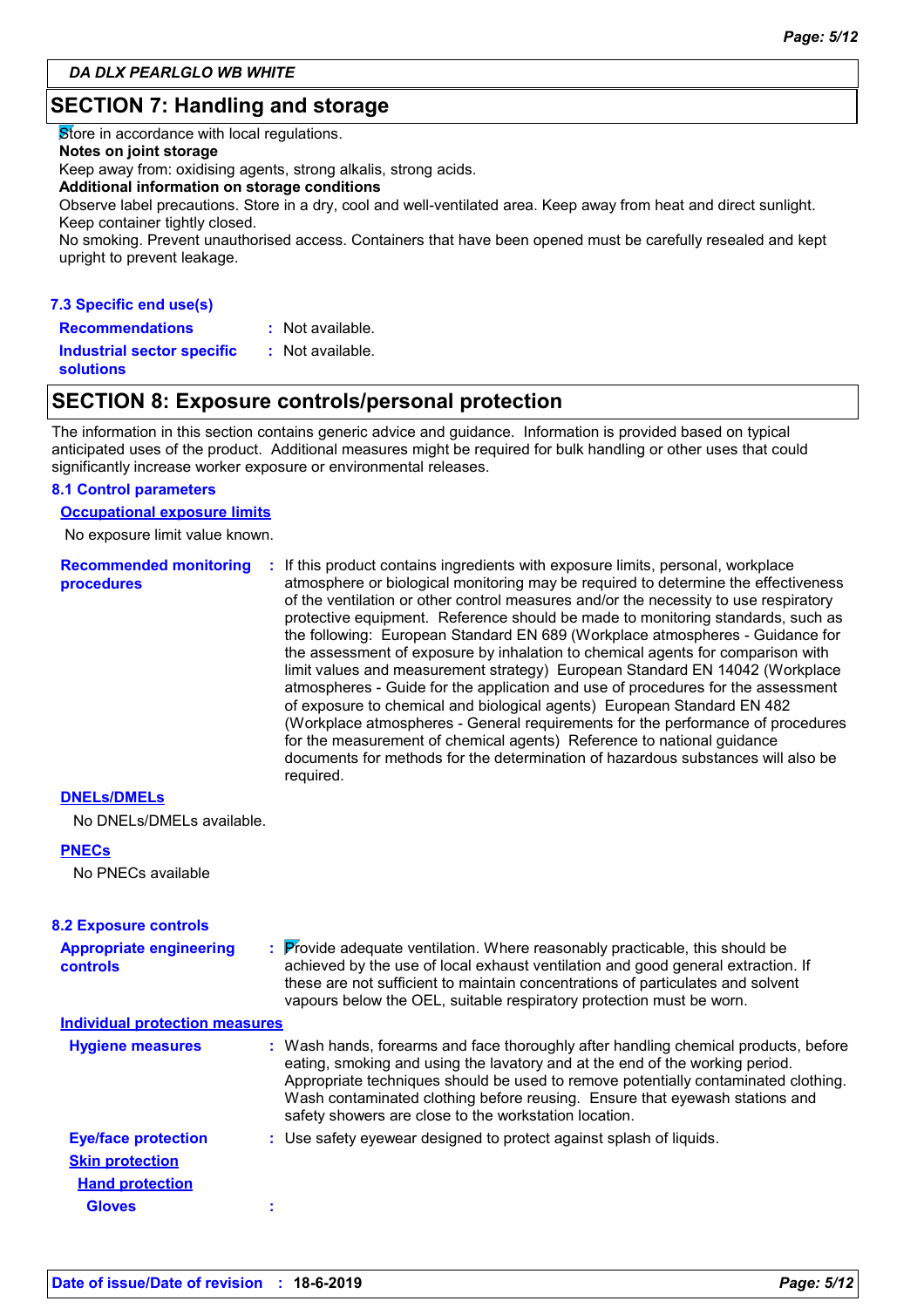## **SECTION 8: Exposure controls/personal protection**

|                               | When prolonged or frequently repeated contact may occur, a glove with a protection<br>class of 6 (breakthrough time greater than 480 minutes according to EN 374) is<br>recommended. When only brief contact is expected, a glove with a protection class<br>of 2 or higher (breakthrough time greater than 30 minutes according to EN 374) is<br>recommended.                                                                                                                                                                                                                                                                                                                          |
|-------------------------------|-----------------------------------------------------------------------------------------------------------------------------------------------------------------------------------------------------------------------------------------------------------------------------------------------------------------------------------------------------------------------------------------------------------------------------------------------------------------------------------------------------------------------------------------------------------------------------------------------------------------------------------------------------------------------------------------|
|                               | NOTICE: The selection of a specific glove for a particular application and duration of<br>use in a workplace should also take into account all relevant workplace factors such<br>as, but not limited to: Other chemicals which may be handled, physical requirements<br>(cut/puncture protection, dexterity, thermal protection), potential body reactions to<br>glove materials, as well as the instructions/specifications provided by the glove<br>supplier.                                                                                                                                                                                                                        |
|                               | The user must check that the final choice of type of glove selected for handling this<br>product is the most appropriate and takes into account the particular conditions of<br>use, as included in the user's risk assessment.                                                                                                                                                                                                                                                                                                                                                                                                                                                         |
|                               | Gloves should be replaced regularly and if there is any sign of damage to the glove<br>material.                                                                                                                                                                                                                                                                                                                                                                                                                                                                                                                                                                                        |
|                               | Always ensure that the gloves are free from defects and that they are stored and<br>used correctly.                                                                                                                                                                                                                                                                                                                                                                                                                                                                                                                                                                                     |
| <b>Body protection</b>        | : Personnel should wear antistatic clothing made of natural fibres or of high-<br>temperature-resistant synthetic fibres.                                                                                                                                                                                                                                                                                                                                                                                                                                                                                                                                                               |
| <b>Other skin protection</b>  | : Appropriate footwear and any additional skin protection measures should be<br>selected based on the task being performed and the risks involved and should be<br>approved by a specialist before handling this product.                                                                                                                                                                                                                                                                                                                                                                                                                                                               |
| <b>Respiratory protection</b> | Will workers are exposed to concentrations above the exposure limit, they must use<br>appropriate, certified respirators.                                                                                                                                                                                                                                                                                                                                                                                                                                                                                                                                                               |
|                               | OLD LEAD-BASED PAINTS:                                                                                                                                                                                                                                                                                                                                                                                                                                                                                                                                                                                                                                                                  |
|                               | When surfaces are to be prepared for painting, account should be taken of the age<br>of the property and the possibility that lead-pigmented paint might be present. There<br>is a possibility that ingestion or inhalation of scrapings or dust arising from the<br>preparation work could cause health effects. As a working rule you should assume<br>that this will be the case if the age of the property is pre 1960.                                                                                                                                                                                                                                                             |
|                               | Where possible wet sanding or chemical stripping methods should be used with<br>surfaces of this type to avoid the creation of dust. When dry sanding cannot be<br>avoided, and effective local exhaust ventilation is not available, it is recommended<br>that a dust respirator is worn, that is approved for use with lead dusts, and its type<br>selected on the basis of the COSHH assessment, taking into account the<br>Workplace Exposure Limit for lead in air. Furthermore, steps should be taken to<br>ensure containment of the dusts created, and that all practicable measures are<br>taken to clean up thoroughly all deposits of dusts in and around the affected area. |
|                               | Respiratory protection in case of dust or spray mist formation. (particle filter EN143<br>type P2) Respiratory protection in case of vapour formation. (half mask with<br>combination filter A2-P2 til concentrations of 0,5 Vol%.)                                                                                                                                                                                                                                                                                                                                                                                                                                                     |
|                               | The current Control of Lead at Work Regulations approved code of practice should<br>be consulted for advice on protective clothing and personal hygiene precautions.<br>Care should also be taken to exclude visitors, members of the household and<br>especially children from the affected area, during the actual work and the<br>subsequent clean up operations. All scrapings, dust, etc. should be disposed of by<br>the professional painting contractor as Hazardous Waste.                                                                                                                                                                                                     |
|                               | Extra precautions will also need to be taken when burning off old lead-based paints<br>because fumes containing lead will be produced. It is recommended that a<br>respirator, approved for use with particulate fumes of lead is selected on the basis<br>of the COSHH assessment, taking into account the Workplace Exposure Limit for<br>lead in air. Similar precautions to those given above about sanding should be taken<br>with reference to protective clothing, disposal of scrapings and dusts, and exclusion                                                                                                                                                                |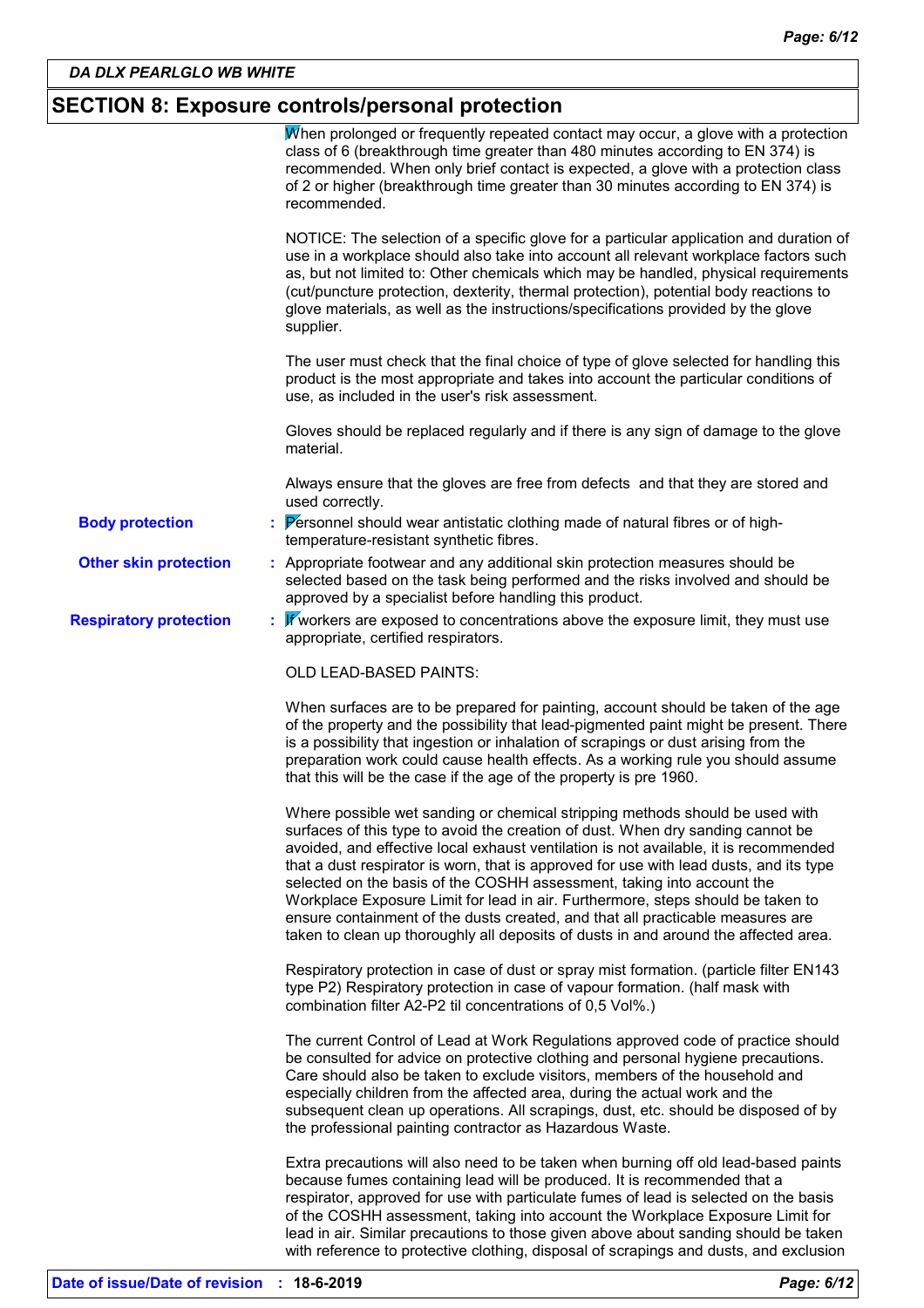### **SECTION 8: Exposure controls/personal protection**

of other personnel and especially children from the building during actual work and the subsequent clean up operations.

Avoid the inhalation of dust. Wear suitable face mask if dry sanding. Special precautions should be taken during surface preparation of pre-1960s paint surfaces over wood and metal as they may contain harmful lead.

**controls**

**Environmental exposure : Do not allow to enter drains or watercourses.** 

### **SECTION 9: Physical and chemical properties**

| 9.1. Information on basic physical and chemical properties |  |                                                          |  |
|------------------------------------------------------------|--|----------------------------------------------------------|--|
| <b>Appearance</b>                                          |  |                                                          |  |
| <b>Physical state</b>                                      |  | : Liquid.                                                |  |
| <b>Colour</b>                                              |  | : Various: See label.                                    |  |
| <b>Odour</b>                                               |  | : Not available.                                         |  |
| <b>Odour threshold</b>                                     |  | Not available.                                           |  |
| рH                                                         |  | $\overline{8}$ .7                                        |  |
| <b>Melting point/freezing point</b>                        |  | : Not available.                                         |  |
| Initial boiling point and boiling<br>range                 |  | $: 100^{\circ}$ C                                        |  |
| <b>Flash point</b>                                         |  | Not applicable.                                          |  |
| <b>Evaporation rate</b>                                    |  | Not available.                                           |  |
| <b>Upper/lower flammability or</b><br>explosive limits     |  | : Not available.                                         |  |
| <b>Vapour pressure</b>                                     |  | : Not available.                                         |  |
| <b>Vapour density</b>                                      |  | : Not available.                                         |  |
| <b>Relative density</b>                                    |  | $\frac{1}{2}$ ,244                                       |  |
| <b>Solubility(ies)</b>                                     |  | : Easily soluble in the following materials: cold water. |  |
| <b>Partition coefficient: n-octanol/</b><br>water          |  | : Not available.                                         |  |
| <b>Auto-ignition temperature</b>                           |  | : Not available.                                         |  |
| <b>Decomposition temperature</b>                           |  | : Not available.                                         |  |
| <b>Viscosity</b>                                           |  | Kinematic (room temperature): $12,87$ cm <sup>2</sup> /s |  |
| <b>Explosive properties</b>                                |  | : Not available.                                         |  |
| <b>Oxidising properties</b>                                |  | : Not available.                                         |  |
| 9.2. Other information                                     |  |                                                          |  |
| <b>Solubility in water</b>                                 |  | Not available.                                           |  |
|                                                            |  |                                                          |  |

### **SECTION 10: Stability and reactivity**

| <b>10.1 Reactivity</b>                            | : No specific test data related to reactivity available for this product or its ingredients.                                        |
|---------------------------------------------------|-------------------------------------------------------------------------------------------------------------------------------------|
| <b>10.2 Chemical stability</b>                    | : Stable under recommended storage and handling conditions (see Section 7).                                                         |
| <b>10.3 Possibility of</b><br>hazardous reactions | : Linder normal conditions of storage and use, hazardous reactions will not occur.                                                  |
| <b>10.4 Conditions to avoid</b>                   | : When exposed to high temperatures may produce hazardous decomposition<br>products.                                                |
| 10.5 Incompatible materials                       | : Keep away from the following materials to prevent strong exothermic reactions:<br>oxidising agents, strong alkalis, strong acids. |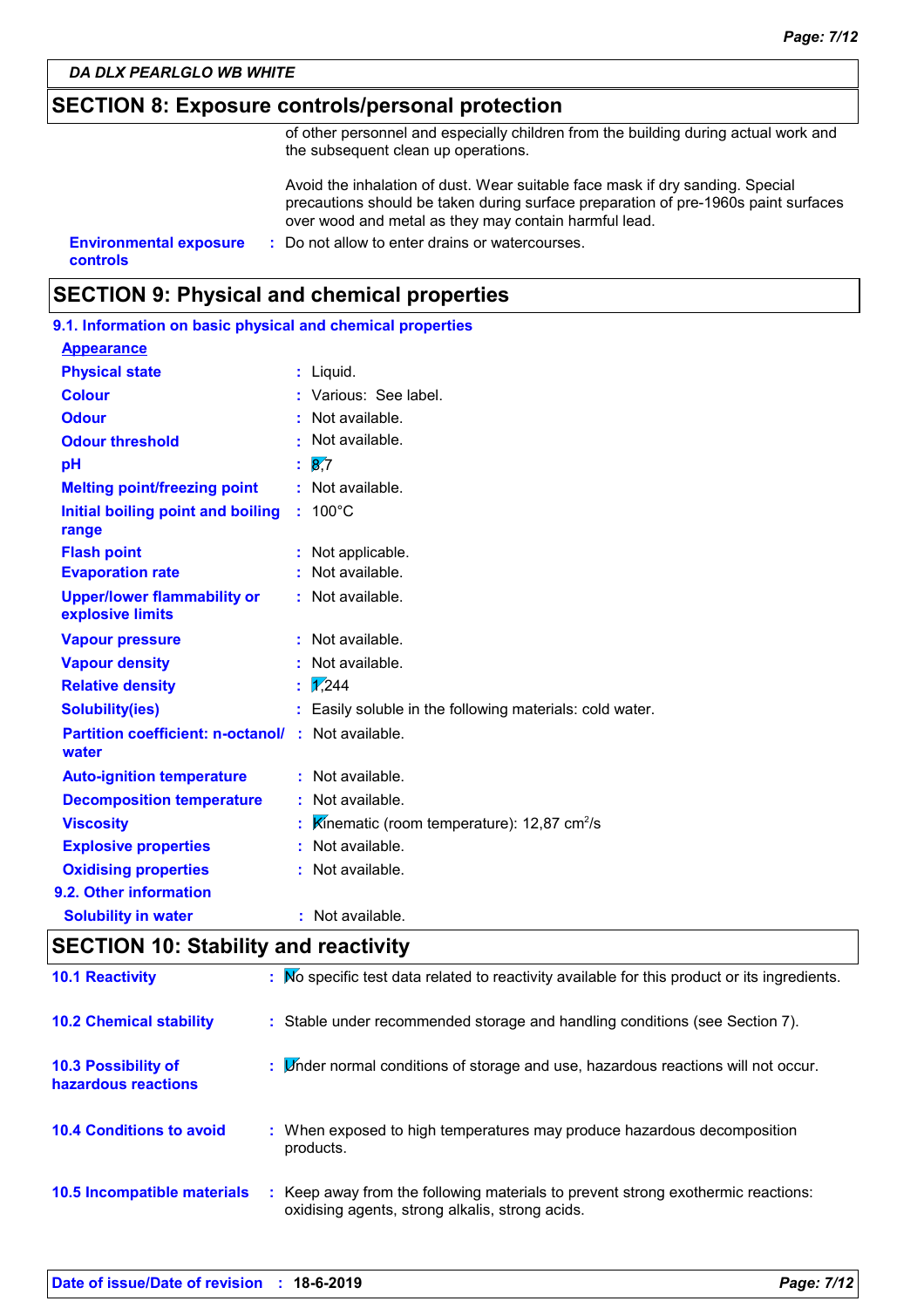### **SECTION 10: Stability and reactivity**

**10.6 Hazardous decomposition products** **:** Decomposition products may include the following materials: carbon monoxide, carbon dioxide, smoke, oxides of nitrogen.

### **SECTION 11: Toxicological information**

#### **11.1 Information on toxicological effects**

There are no data available on the mixture itself. The product is not classified as hazardous according to Regulation (EC) 1272/2008 as amended.

Repeated or prolonged contact with the mixture may cause removal of natural fat from the skin, resulting in nonallergic contact dermatitis and absorption through the skin.

If splashed in the eyes, the liquid may cause irritation and reversible damage.

This takes into account, where known, delayed and immediate effects and also chronic effects of components from short-term and long-term exposure by oral, inhalation and dermal routes of exposure and eye contact.

Contains 1,2-benzisothiazol-3(2H)-one. May produce an allergic reaction.

#### **Acute toxicity**

**Conclusion/Summary :** Not available.

#### **Acute toxicity estimates**

Not available.

#### **Irritation/Corrosion**

| <b>Product/ingredient name</b>                              | <b>Result</b>    | <b>Species</b> | <b>Score</b> | <b>Exposure</b>       | <b>Observation</b> |
|-------------------------------------------------------------|------------------|----------------|--------------|-----------------------|--------------------|
| $\sqrt{1/2}$ -benzisothiazol-3(2H)-one Skin - Mild irritant |                  | Human          |              | 48 hours 5<br>Percent |                    |
| <b>Conclusion/Summary</b>                                   | : Not available. |                |              |                       |                    |
| <b>Sensitisation</b>                                        |                  |                |              |                       |                    |
| <b>Conclusion/Summary</b>                                   | : Not available. |                |              |                       |                    |
| <b>Mutagenicity</b>                                         |                  |                |              |                       |                    |
| <b>Conclusion/Summary</b>                                   | : Not available. |                |              |                       |                    |
| <b>Carcinogenicity</b>                                      |                  |                |              |                       |                    |
| <b>Conclusion/Summary</b>                                   | : Not available. |                |              |                       |                    |
| <b>Reproductive toxicity</b>                                |                  |                |              |                       |                    |
| <b>Conclusion/Summary</b>                                   | : Not available. |                |              |                       |                    |
| <b>Teratogenicity</b>                                       |                  |                |              |                       |                    |
| <b>Conclusion/Summary</b>                                   | : Not available. |                |              |                       |                    |
| <b>Specific target organ toxicity (single exposure)</b>     |                  |                |              |                       |                    |
| Not available.                                              |                  |                |              |                       |                    |
| <b>Specific target organ toxicity (repeated exposure)</b>   |                  |                |              |                       |                    |
| Not available.                                              |                  |                |              |                       |                    |
| <b>Aspiration hazard</b>                                    |                  |                |              |                       |                    |

### Not available.

#### **Other information :** : Not available.

### **SECTION 12: Ecological information**

#### **12.1 Toxicity**

There are no data available on the mixture itself. Do not allow to enter drains or watercourses.

The mixture has been assessed following the summation method of the CLP Regulation (EC) No 1272/2008 and is not classified as hazardous to the environment, but contains substance(s) hazardous to the environment. See section 3 for details.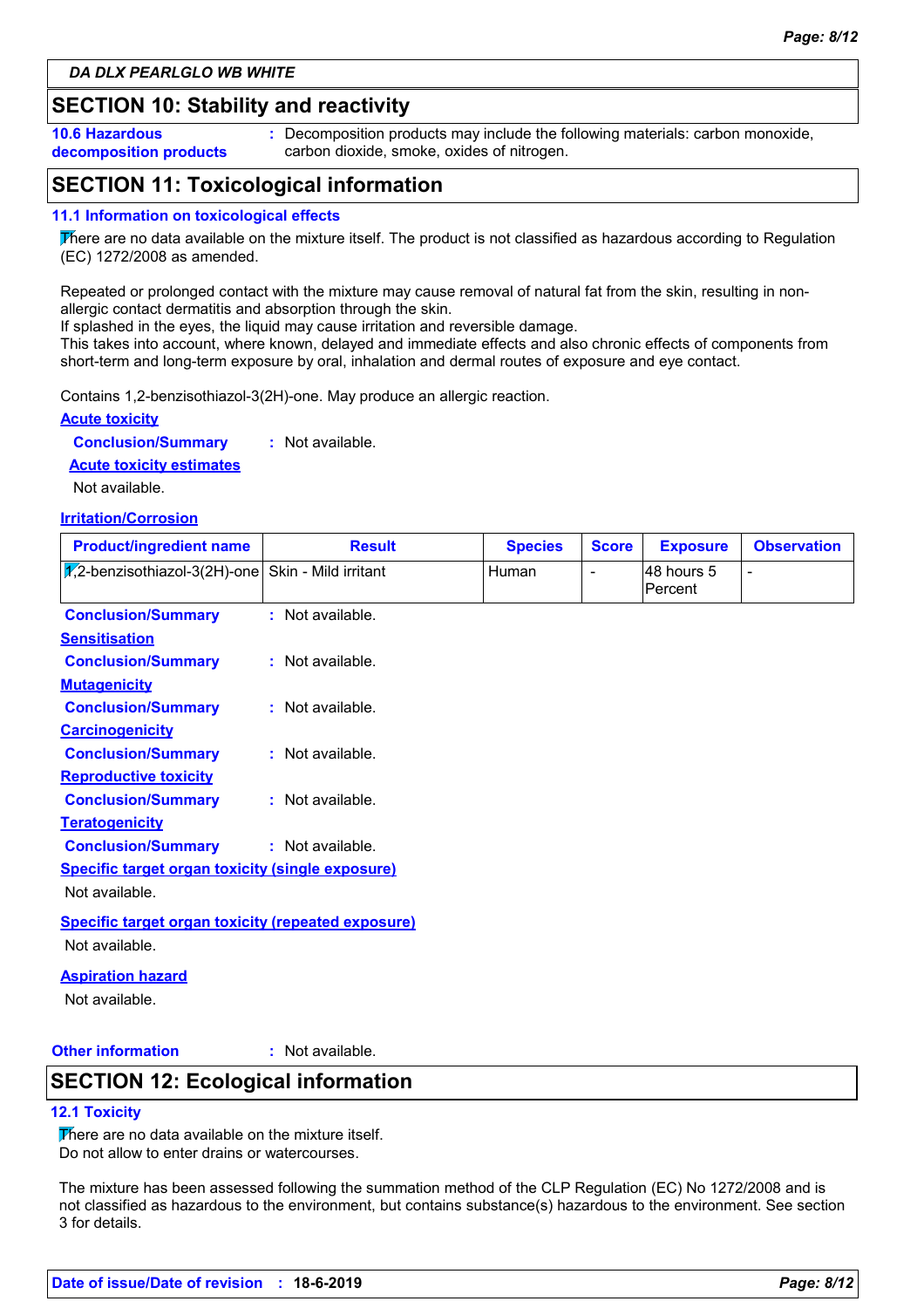### **SECTION 12: Ecological information**

| <b>Product/ingredient name</b>                                             | <b>Result</b>                  | <b>Species</b>              | <b>Exposure</b> |
|----------------------------------------------------------------------------|--------------------------------|-----------------------------|-----------------|
| $ \overline{\mathcal{V}}_1$ 2-benzisothiazol-3(2H)-one Acute EC50 1,5 mg/l |                                | Daphnia - Daphnia magna     | I48 hours       |
|                                                                            | Acute EC50 0,4 mg/l            | Daphnia - Pseudomonas putia | l 16 hours      |
|                                                                            | Acute EC50 97 ppb Fresh water  | Daphnia - Daphnia magna     | I48 hours       |
|                                                                            | Acute IC50 0,067 mg/l          | Algae - Pseudokirchneriella | 172 hours       |
|                                                                            |                                | l subcapitata               |                 |
|                                                                            | Acute LC50 1,3 mg/l            | Fish - Ochorhyncus mykiss   | 196 hours       |
|                                                                            | Acute LC50 167 ppb Fresh water | Fish - Oncorhynchus mykiss  | 196 hours       |

**Conclusion/Summary :** Not available.

#### **12.2 Persistence and degradability**

| <b>Conclusion/Summary</b> | : Not available. |
|---------------------------|------------------|
|                           |                  |

### **12.3 Bioaccumulative potential**

Not available.

| <b>12.4 Mobility in soil</b>                          |                  |
|-------------------------------------------------------|------------------|
| <b>Soil/water partition</b><br>coefficient $(K_{oc})$ | : Not available. |
| <b>Mobility</b>                                       | : Not available. |

### **12.5 Results of PBT and vPvB assessment**

| <b>PBT</b> | : Not applicable. |
|------------|-------------------|
| vPvB       | : Not applicable. |

**12.6 Other adverse effects** : No known significant effects or critical hazards.

### **SECTION 13: Disposal considerations**

The information in this section contains generic advice and guidance. The list of Identified Uses in Section 1 should be consulted for any available use-specific information provided in the Exposure Scenario(s).

### **13.1 Waste treatment methods**

| <b>Product</b>                 |                                                                                                                                                                                                                                                                                                                                                                                                                                                                                                                                                      |
|--------------------------------|------------------------------------------------------------------------------------------------------------------------------------------------------------------------------------------------------------------------------------------------------------------------------------------------------------------------------------------------------------------------------------------------------------------------------------------------------------------------------------------------------------------------------------------------------|
| <b>Methods of disposal</b>     | : The generation of waste should be avoided or minimised wherever possible.<br>Disposal of this product, solutions and any by-products should at all times comply<br>with the requirements of environmental protection and waste disposal legislation<br>and any regional local authority requirements. Dispose of surplus and non-<br>recyclable products via a licensed waste disposal contractor. Waste should not be<br>disposed of untreated to the sewer unless fully compliant with the requirements of<br>all authorities with jurisdiction. |
| <b>Hazardous waste</b>         | : Within the present knowledge of the supplier, this product is not regarded as<br>hazardous waste, as defined by EU Directive 2008/98/EC.                                                                                                                                                                                                                                                                                                                                                                                                           |
| <b>Disposal considerations</b> | : Do not allow to enter drains or watercourses.<br>Dispose of according to all federal, state and local applicable regulations.<br>If this product is mixed with other wastes, the original waste product code may no<br>longer apply and the appropriate code should be assigned.<br>For further information, contact your local waste authority.                                                                                                                                                                                                   |
| <b>Packaging</b>               |                                                                                                                                                                                                                                                                                                                                                                                                                                                                                                                                                      |
| <b>Methods of disposal</b>     | : The generation of waste should be avoided or minimised wherever possible. Waste<br>packaging should be recycled. Incineration or landfill should only be considered<br>when recycling is not feasible.                                                                                                                                                                                                                                                                                                                                             |
| <b>Disposal considerations</b> | : Using information provided in this safety data sheet, advice should be obtained from<br>the relevant waste authority on the classification of empty containers.<br>Empty containers must be scrapped or reconditioned.<br>Dispose of containers contaminated by the product in accordance with local or<br>national legal provisions.                                                                                                                                                                                                              |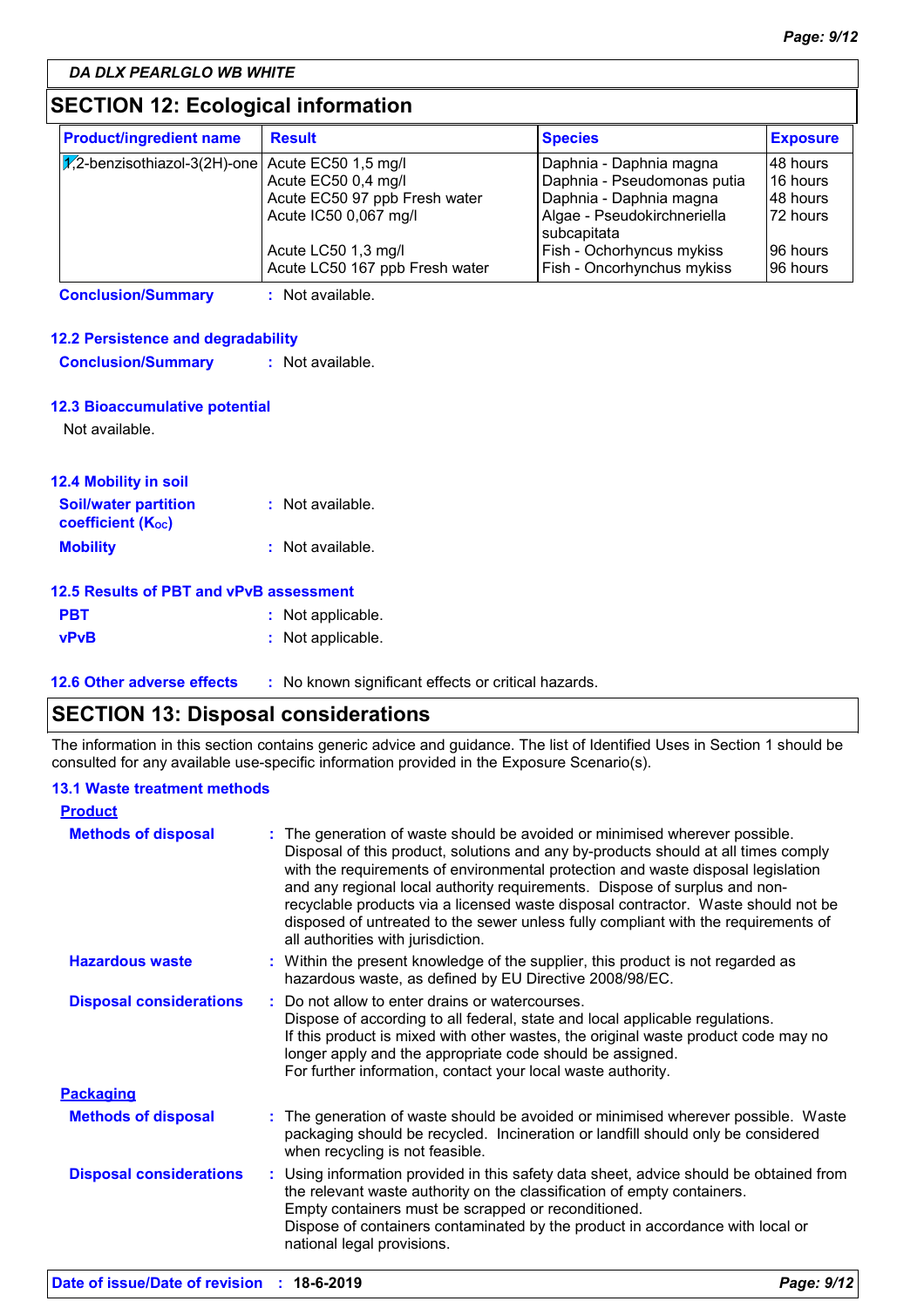### **SECTION 13: Disposal considerations**

| <b>Type of packaging</b><br><b>CEPE Paint Guidelines</b> | 15 01 10*                                                                                                                                                                                                                                 | European waste catalogue (EWC)<br>packaging containing residues of or contaminated by<br>hazardous substances |
|----------------------------------------------------------|-------------------------------------------------------------------------------------------------------------------------------------------------------------------------------------------------------------------------------------------|---------------------------------------------------------------------------------------------------------------|
| <b>Special precautions</b>                               | : This material and its container must be disposed of in a safe way. Empty containers<br>or liners may retain some product residues. Avoid dispersal of spilt material and<br>runoff and contact with soil, waterways, drains and sewers. |                                                                                                               |

### **SECTION 14: Transport information**

### **Information pertaining to IATA and ADN is considered not relevant since the material is not packaged in the correct approved packaging required of these methods of transport.**

|                                                                                                                  | <b>ADR</b>                                                                                                                                                                                                             | <b>IMDG</b>     |  |
|------------------------------------------------------------------------------------------------------------------|------------------------------------------------------------------------------------------------------------------------------------------------------------------------------------------------------------------------|-----------------|--|
| 14.1 UN number                                                                                                   | Not regulated.                                                                                                                                                                                                         | Not regulated.  |  |
| 14.2 UN proper<br>shipping name                                                                                  | Not applicable.                                                                                                                                                                                                        | Not applicable. |  |
| <b>14.3 Transport</b><br>hazard class(es)<br><b>Class</b>                                                        | Not applicable.                                                                                                                                                                                                        | Not applicable. |  |
| <b>Subsidiary class</b>                                                                                          |                                                                                                                                                                                                                        |                 |  |
| <b>14.4 Packing group</b>                                                                                        | Not applicable.                                                                                                                                                                                                        | Not applicable. |  |
| 14.5<br><b>Environmental</b><br><b>hazards</b>                                                                   |                                                                                                                                                                                                                        |                 |  |
| <b>Marine pollutant</b>                                                                                          | No.                                                                                                                                                                                                                    | No.             |  |
| <b>Marine pollutant</b><br><b>substances</b>                                                                     |                                                                                                                                                                                                                        | Not available.  |  |
| <b>14.6 Special</b><br>precautions for<br>user                                                                   | Transport within user's premises: always<br>transport in closed containers that are upright<br>and secure. Ensure that persons transporting<br>the product know what to do in the event of an<br>accident or spillage. |                 |  |
| <b>HI/Kemler number</b>                                                                                          | Not available.                                                                                                                                                                                                         |                 |  |
| <b>Emergency</b><br>schedules (EmS)                                                                              |                                                                                                                                                                                                                        | Not applicable. |  |
| <b>14.7 Transport in bulk</b><br>: Not applicable.<br>according to Annex II of<br><b>MARPOL and the IBC Code</b> |                                                                                                                                                                                                                        |                 |  |
| <b>Additional</b><br><b>information</b>                                                                          |                                                                                                                                                                                                                        |                 |  |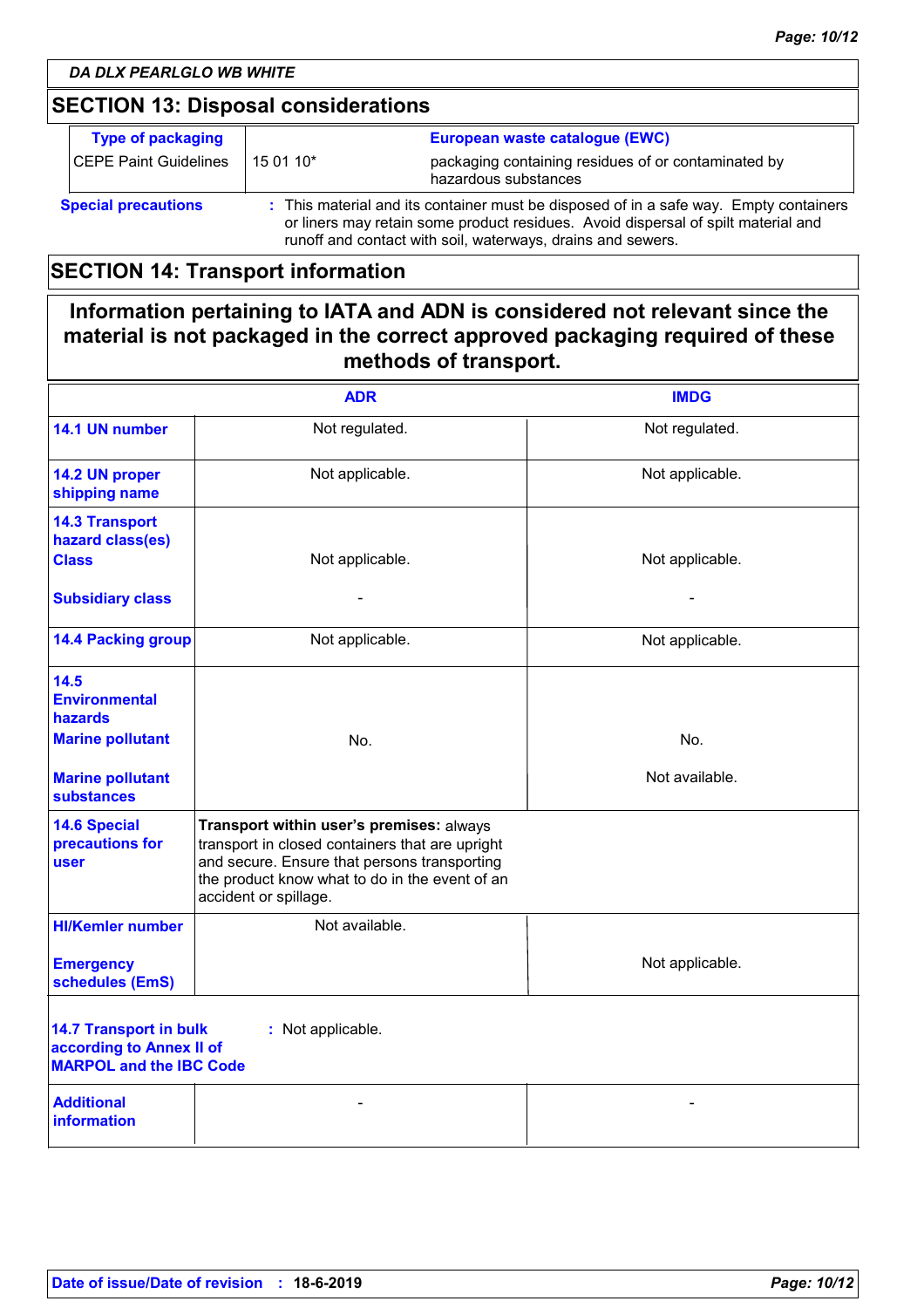## **SECTION 15: Regulatory information**

|                                                         | 15.1 Safety, health and environmental regulations/legislation specific for the substance or mixture                                                |
|---------------------------------------------------------|----------------------------------------------------------------------------------------------------------------------------------------------------|
| EU Regulation (EC) No. 1907/2006 (REACH)                |                                                                                                                                                    |
|                                                         | <b>Annex XIV - List of substances subject to authorisation</b>                                                                                     |
| <b>Annex XIV</b>                                        |                                                                                                                                                    |
| None of the components are listed.                      |                                                                                                                                                    |
| <b>Substances of very high concern</b>                  |                                                                                                                                                    |
| None of the components are listed.                      |                                                                                                                                                    |
| <b>Annex XVII - Restrictions</b><br>on the manufacture, | : Not applicable.                                                                                                                                  |
| placing on the market                                   |                                                                                                                                                    |
| and use of certain                                      |                                                                                                                                                    |
| dangerous substances,<br>mixtures and articles          |                                                                                                                                                    |
| <b>Other EU regulations</b>                             |                                                                                                                                                    |
| <b>VOC</b>                                              | : The provisions of Directive 2004/42/EC on VOC apply to this product. Refer to the                                                                |
|                                                         | product label and/or technical data sheet for further information.                                                                                 |
| <b>VOC for Ready-for-Use</b><br><b>Mixture</b>          | : Not applicable.                                                                                                                                  |
| Ozone depleting substances (1005/2009/EU)               |                                                                                                                                                    |
| Not listed.                                             |                                                                                                                                                    |
| <b>Prior Informed Consent (PIC) (649/2012/EU)</b>       |                                                                                                                                                    |
| Not listed.                                             |                                                                                                                                                    |
| <b>Seveso Directive</b>                                 |                                                                                                                                                    |
|                                                         | This product is not controlled under the Seveso Directive.                                                                                         |
| <b>International requlations</b>                        |                                                                                                                                                    |
|                                                         | <b>Chemical Weapon Convention List Schedules I, II &amp; III Chemicals</b>                                                                         |
| Not listed.                                             |                                                                                                                                                    |
| <b>Montreal Protocol (Annexes A, B, C, E)</b>           |                                                                                                                                                    |
| Not listed.                                             |                                                                                                                                                    |
|                                                         | <b>Stockholm Convention on Persistent Organic Pollutants</b>                                                                                       |
| Not listed.                                             |                                                                                                                                                    |
|                                                         | <b>Rotterdam Convention on Prior Informed Consent (PIC)</b>                                                                                        |
| Not listed.                                             |                                                                                                                                                    |
| <b>UNECE Aarhus Protocol on POPs and Heavy Metals</b>   |                                                                                                                                                    |
| Not listed.                                             |                                                                                                                                                    |
|                                                         |                                                                                                                                                    |
| <b>15.2 Chemical safety</b><br>assessment               | : No Chemical Safety Assessment has been carried out.                                                                                              |
| <b>SECTION 16: Other information</b>                    |                                                                                                                                                    |
|                                                         |                                                                                                                                                    |
| <b>CEPE code</b>                                        | $\mathbf{8}$                                                                                                                                       |
|                                                         | $\nabla$ Indicates information that has changed from previously issued version.                                                                    |
|                                                         | <b>Abbreviations and acronyms : ATE = Acute Toxicity Estimate</b><br>CLP = Classification, Labelling and Packaging Regulation [Regulation (EC) No. |
|                                                         | 1272/2008]<br>DMEL = Derived Minimal Effect Level                                                                                                  |
|                                                         | DNEL = Derived No Effect Level                                                                                                                     |
|                                                         | EUH statement = CLP-specific Hazard statement                                                                                                      |
|                                                         | PBT = Persistent, Bioaccumulative and Toxic<br><b>PNEC = Predicted No Effect Concentration</b>                                                     |

**Date of issue/Date of revision : 18-6-2019** *Page: 11/12*

RRN = REACH Registration Number